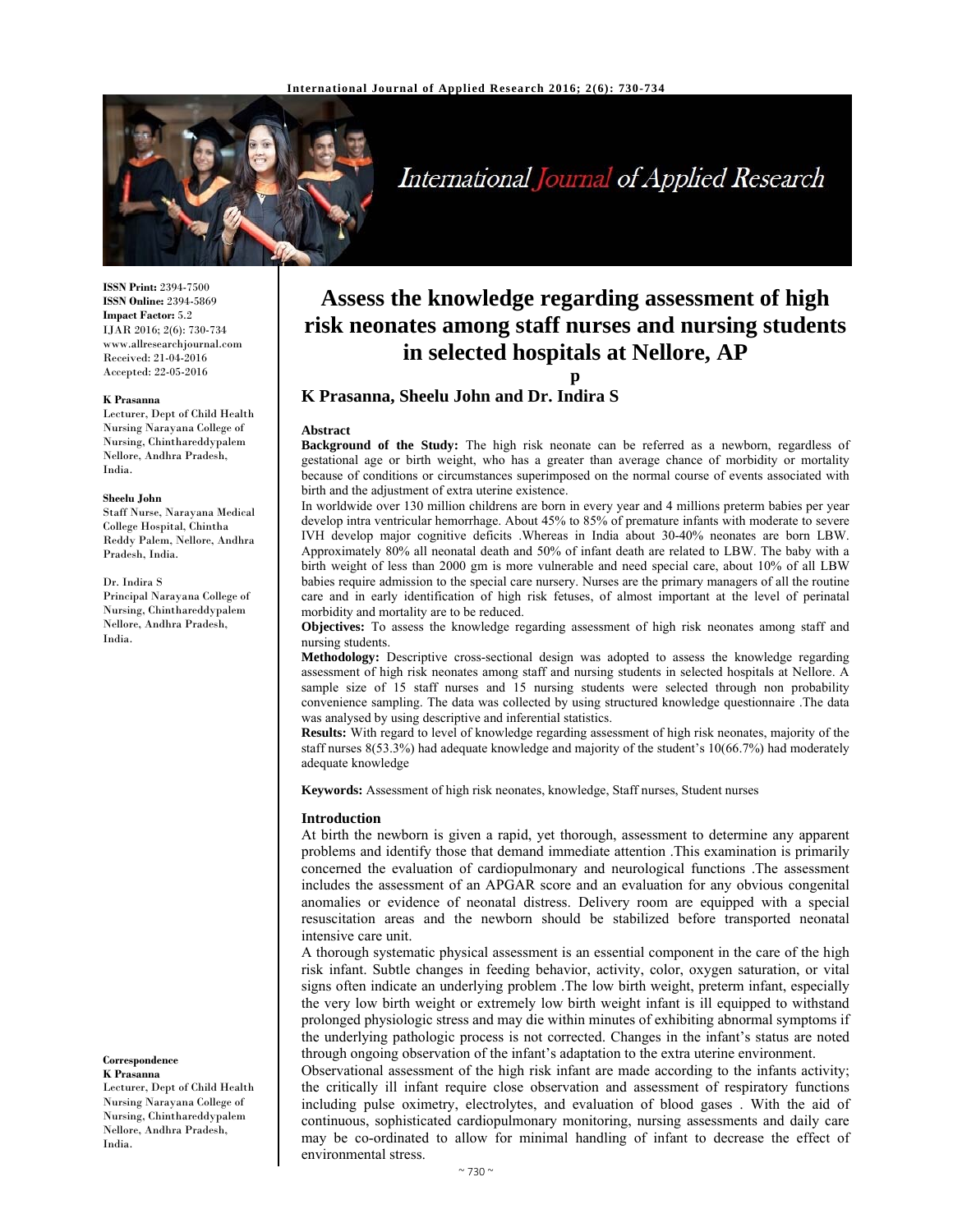The high risk neonate can be defined as a newborn, regardless of gestational age or birth weight, who has a greater than average chance of morbidity or mortality because of conditions or circumstances superimposed on the normal course of events associated with birth and the adjustment of extra uterine existence.

Early identification of high risk fetuses and optimal care of high risk fetuses and neonates are matters of almost important if the level of perinatal morbidity and mortality are to be reduced. Threats to wellness and indeed life can occur at any time prenatally, perinatally, and postnatally between the time of viability of the fetus to 28 days after birth.

The terminologies used to describe the high risk neonate are low birth weight infants those who weight 2500 gms or less at birth regardless of gestational age. Many newborn of low birth weight can be categorized as small for date's infants, whose birth weight falls below the 10%. These terms are used regardless of whether birth is at or near term. Small for gestational age or small for dates infants have intra uterine growth retardation. Newborn can be classified also as being appropriate for gestational age. Large for gestational age newborn are those whose weights are above the 90% on intra uterine growth charts.

Premature infants regardless of birth weight are those delivered before 37 weeks from the first day of the last menstrual period. Prematurity and low birth weight usually occur together, both carrying a high birth rate of morbidity and mortality unless optimal care is given to maintain life. Full-term infants are those born between 37 and 42 weeks of gestation. Post mature infants, those born after a prolonged gestation, regardless of birth weight, show attained in growth and development that surpass those seen in the normal fullterm infant.

In the assessment and monitoring of high risk neonate mainly involved the maintenance of a controlled thermal environment, monitoring of heart rate, respiratory rate and blood pressure, collection of specimens.

The causes of the high risk neonate can be considered as birth weight less than 2000gm gestational age less than 36 weeks, severe birth asphyxia with 5 minutes APGAR score of 3 or less Rh incompatibility, gross congenital malformations, maternal diabetes mellitus, respiratory distress, or any other systematic problems of the neonate unwell or unwed or unwilling mother.

The high risk neonates can be marked as the conditions of the birth weight less than 1800 gm or gestational age less than 34 weeks, delayed passage of meconium and urine, inability to suck and swallow, reduced activity and excessive crying, marked changes in skin color, cold baby or febrile baby, rapid breathing more than 60 breath per minute, chest retractions and alae nasi movements, superficial infections with purulent conjunctivitis, oral thrush, umbilical sepsis, pyoderma, abscess, persistent vomiting, watery diarrhea, abdominal distension bleeding from any site and any features of injury, convulsions and abnormal movements, delayed capillary refill time, sudden loss of weight. The physiological problems like alternation of respiratory functions, immaturity of CNS, disturbances of circulatory functions, impaired thermoregulation, inefficient gastrointestinal and hepatic functions, impaired renal functions.

The most common problem related to physiologic status in the high risk neonate are closely associate with the state of maturity of the infant and usually involve chemical disturbances and consequences of immature organs and

symptoms. Because high risk factors are common to several speciality areas, particularly obstetrics, pediatric and neonatology.

Formerly, weight at birth was considered to reflect a reasonably accurate estimation of gestational age. That is, if an infant's birth weight exceeded 2500gm, the infant was considered to be mature.

The complications are seizure, bronchopulmonary dysplasia, obstetrical complications, neurological findings, in new born infants after pre-and perinatal complications.

The nursing care of the preterm babies are at birth efficient resuscitation and thermo regulation, immediate cord clamping, administration of vitamin K 0.5mg intramuscularly. The NICU should be free from infection should be ensured by aseptic measures and effective hand washing. Baby can be placed in prone position during care. It helps to less crying and reduced chance of aspirations. Unsupervised prone position may cause sudden infant death syndrome, maintains of nutrition and hydrations, preventions of infection, early detection of complications, maintains of stable body temperature, gentle rhythmic stimulations.

## **Need For the Study**

As per Enwerone L Aryea (2010) in worldwide over 130 million childrens are born in every year and 4 millions preterm babies per year develop intra ventricular hemorrhage. About 45% to 85% of premature infants with moderate to severe IVH develop major cognitive deficits and approximately 75% of there will need special education.

The incidence and evaluation of sub ependymal and intraventricular hemorrhage study of infants with birth weight less than 1500gm. Incidence of SEH/IVH in live borne preterm infants from 25- 57q. The incidence of significant hearing loss in our population was between 0.75%.

As per Athanase Kiromera (2009) In India about 30-40% neonates are born LBW. Approximately 80% all neonatal death and 50% of infant death are related to LBW. These low birth weight babies are more prone to malnutrition, infection and neuro developmental handicapped condition. High incidence of LBW babies in our country is due to higher number of babies with intrauterine growth retardation rather than pre term babies. The baby with a birth weight of less than 2000 gm is more vulnerable and need special care, about 10% of all LBW babies require admission to the special care nursery.

Preterm infant less than 36wks, gestational age account to 70%-90% of total necrotizing enterocolitis cases often caused by bacterial infection resulting in bowel necrosis. Extremely low birth weight infants are of greater risk for intestinal perforation or necrosis resulting in a nearly 50% mortality or some degree of neuro developmental impaired among surves, the rate of necrosis has remained the same over the last 20 years.

As per Bharath Ramistly (2012) since the late 1980 s, the incidence of retinopathy of pre maturity has remained about 20%. However, some studies show a wide variables range of 10%-84% among lower GA infants. Over than 18 year period in Andhra Pradesh, the rate of retinopathy of pre maturity in preterm survivors of NICU discharge increased from 78.2% between 1992-1997 to 80% between 2004-2009 and was inversely proportional to GA ranging from close to 90% at 23 to 25 wks GA and dropping to 76% at 27 wks GA.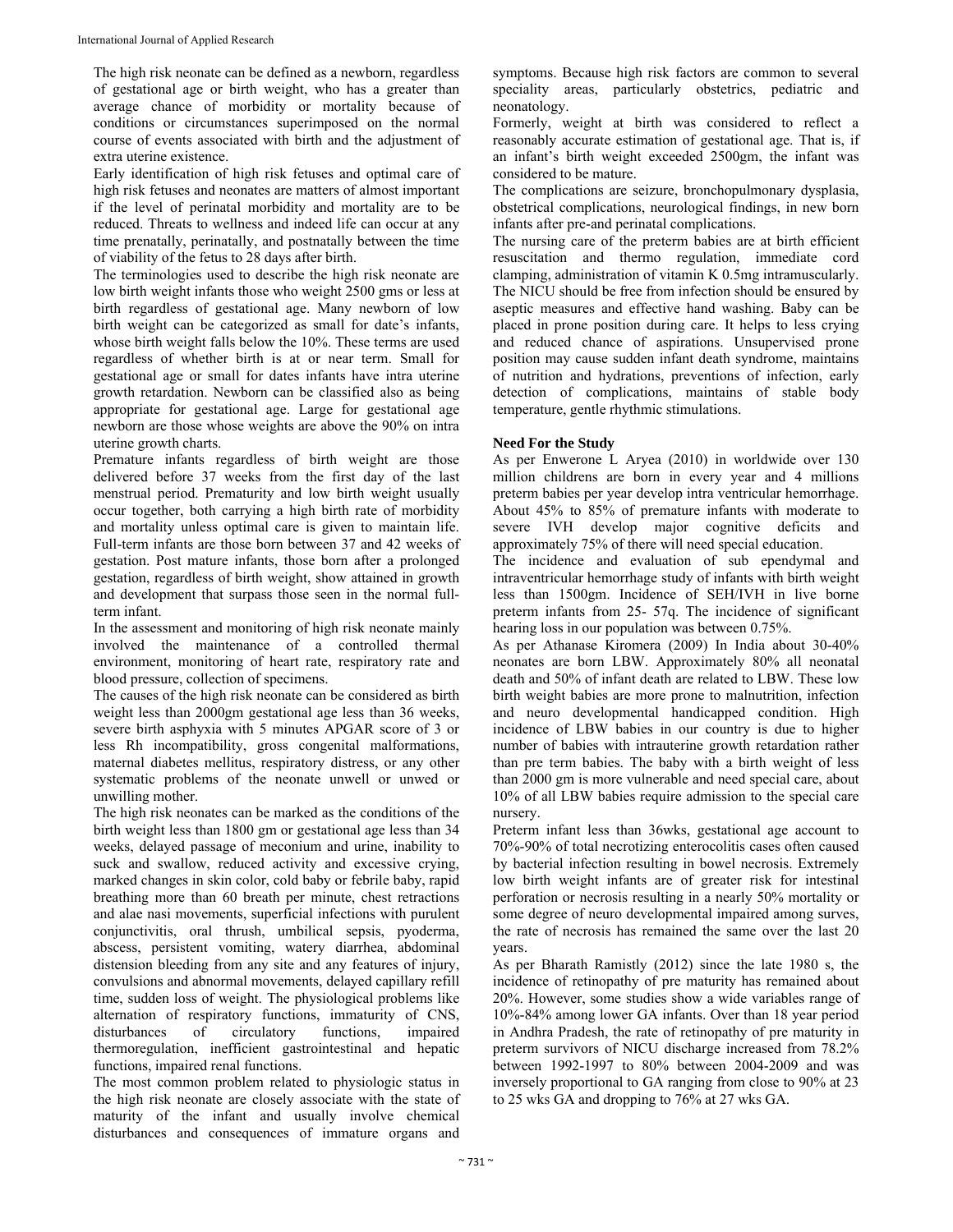#### **Problem Statement**

A Study to Assess the Knowledge Regarding Assessment of High Risk Neonates among Staff Nurses and Nursing Students in Nmch, At Nellore.

## **Objectives**

- To assess the level of knowledge regarding assessment of high risk neonates among staff nurses
- To assess the level of knowledge regarding assessment of high risk neonates among nursing students
- To compare the level of knowledge regarding assessment of high risk neonates between staff nurses and nursing students.
- To associate the level of knowledge regarding assessment of high risk neonates among staff nurses with their selected socio demographic variables.
- To associate the level of knowledge regarding assessment of high risk neonates among nursing students with their selected socio demographic variables.

## **Methodology**

Descriptive crosssectional design was adopted to assess the knowledge regarding assessment of high risk neonates among staff and nursing students in selected hospitals at Nellore. A sample size of 15 staff nurses and 15 nursing students were selected through non probability convenience sampling. The data was collected by using structured knowledge questionnaire. The data was analysed by using descriptive and inferential statistics.

#### **Results**



**Fig 1:** Percentage distribution of staff nurses based on Age.



**Fig 2:** Percentage distribution of staff nurses based on educational status.



**Fig 3:** Percentage distribution of staff nurses based on professional experience.



**Fig 4:** Percentage distribution of staff nurses based on source of information.



**Fig 5:** Percentage distribution of staff nurses based on CNE programme attended.



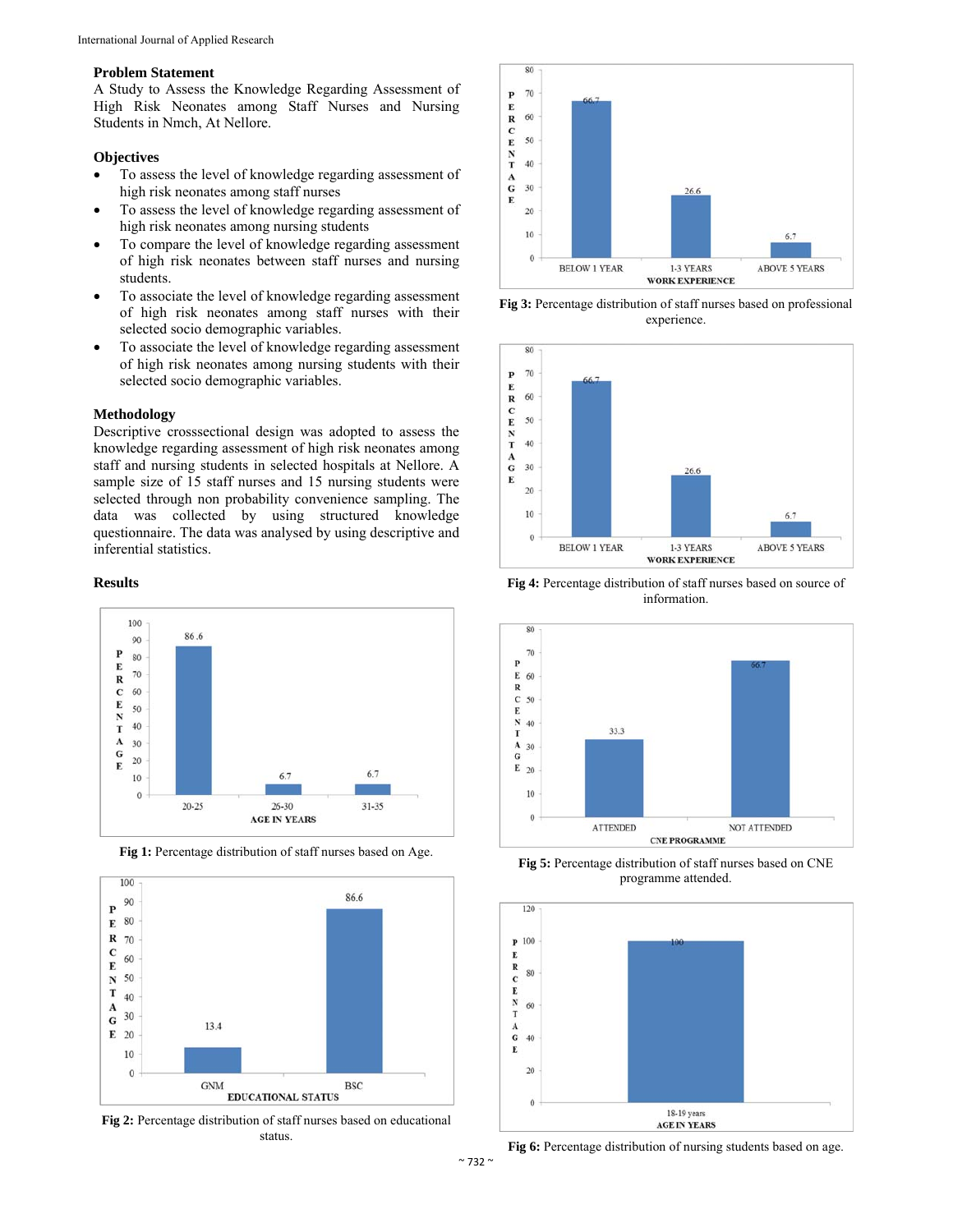

**Fig 7:** Percentage distribution of nursing students based on educational status.



**Fig 8:** Percentage distribution of nursing students based on source of information.



**Fig 9:** Percentage distribution based on level of knowledge among staff nurses and nursing students.

**Discussion:** The findings of the study have been discussed under the following sections with reference to the objectives and hypotheses in light of other studies.

## **Findings related to demographic variables of staff nurses and student nurses**

- $\rightarrow$  With regard to age of staff nurses, majority 13(86.6%) of them are between 20-25 years, whereas in nursing students 15(100%) of them are between 18-19 years.
- $\rightarrow$  With regard to gender of staff nurses, 15(100%) of them are females.
- $\rightarrow$  With regard to educational status of staff nurses, 13(86.6%) of them are studied BSC (N) whereas in nursing students 13(86.6%) of them are studying III year BSC (N).
- $\rightarrow$  With regard to professional experience of staff nurses, 10(66.7%) of them had less than 1 year experience.
- $\rightarrow$  With regard to source of information of staff nurses, 11(73.3%) of them received through internet, whereas nursing students 12(80%) of received from text books.
- $\rightarrow$  With regard to CNE programme of staff nurses, 10(66.7%) of them not attended whereas nursing students, 15(100%) of them not attended workshop on assessment of high risk neonates.

## **Findings related to Level of knowledge regarding assessment of high risk neonates among staff nurses and nursing students**

With regard to level of knowledge of staff nurses, 8(53.3%) of them had adequate knowledge, whereas in nursing students 10(66.7%) of them had moderately adequate knowledge.

## **Comparison of mean knowledge score and standard deviation between staff nurses and nursing students**

With regard to comparison of Mean knowledge, score and S.D between staff nurses and nursing students. Among staff nurses, mean knowledge score is 31.5 with standard deviation of 9.24 where as in nursing students, the mean knowledge score is 27.9 with standard deviation of 7.54. The staff nurses mean knowledge score is higher than the nursing students. Hence staff nurses have better knowledge when compare to nursing students.

Findings of the study was consistent with study conducted by Mi bari, maullah (2012) conducted a descriptive study to assess and compare the theoretical knowledge of paediatric staff nurses and student nurses on assessment of high risk neonates. The study sample consisted of 56 nursing staffs and 44 students. The results shows that knowledge assessment of high risk neonates of the nursing staffs was 19% and that of the student nurses was 5%. The study results that there was insufficient knowledge on assessment of high risk neonates between nursing staffs and the student nurses, indicating the necessity of education regarding assessment of high risk neonates for both nursing staffs and student nurses.

## **Findings related to assocition between the Level of knowledge regarding assessment of high risk neonates among staff nurses with their demographic variables**

With regard to association, there is a significant association between the level of knowledge regarding assessment of high risk neonates among staff nurses with socio demographic variables like Workshop attended.

**Findings related to assocition between the Level of knowledge regarding assessment of high risk neonates among nursing students with their demographic variables**  With regard to association, there is no significant association between the level of knowledge regarding assessment of high risk neonates among nursing students with their selected socio demographic variables.

## **Conclusion**

Hence, the study concluded that staff nurses have adequate knowledge regarding assessment of high risk neonates. Therefore, there was a lack of aware of practicing of identification and assessment of high risk neonates among students nurses in selected hospitals at Nellore. There was necessity to give instructional module on assessment of high risk neonates among student nurses to improve their knowledge, attitude and practices related to care of high risk neonates